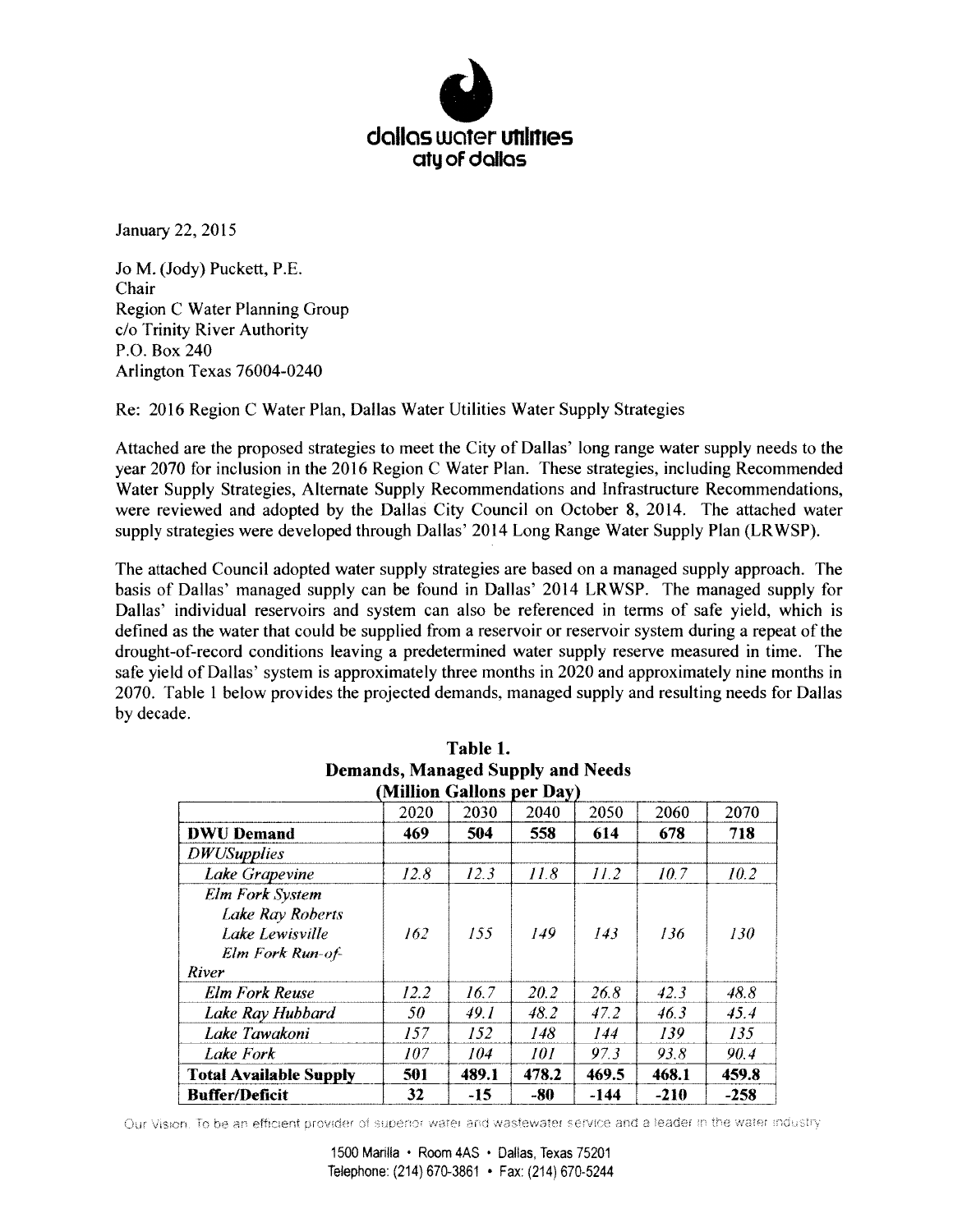In addition to the inclusion of Dallas' water supply strategies please include Dallas' managed supplies in the 2016 Region C Water Plan.

Please let me know if you have any questions or need any additional information.

Sincerely,

Denis Qualls, P.E., D.WRE Senior Program Manager, Planning

Enclosure

cc: Amy Kaarlela, Freese and Nichols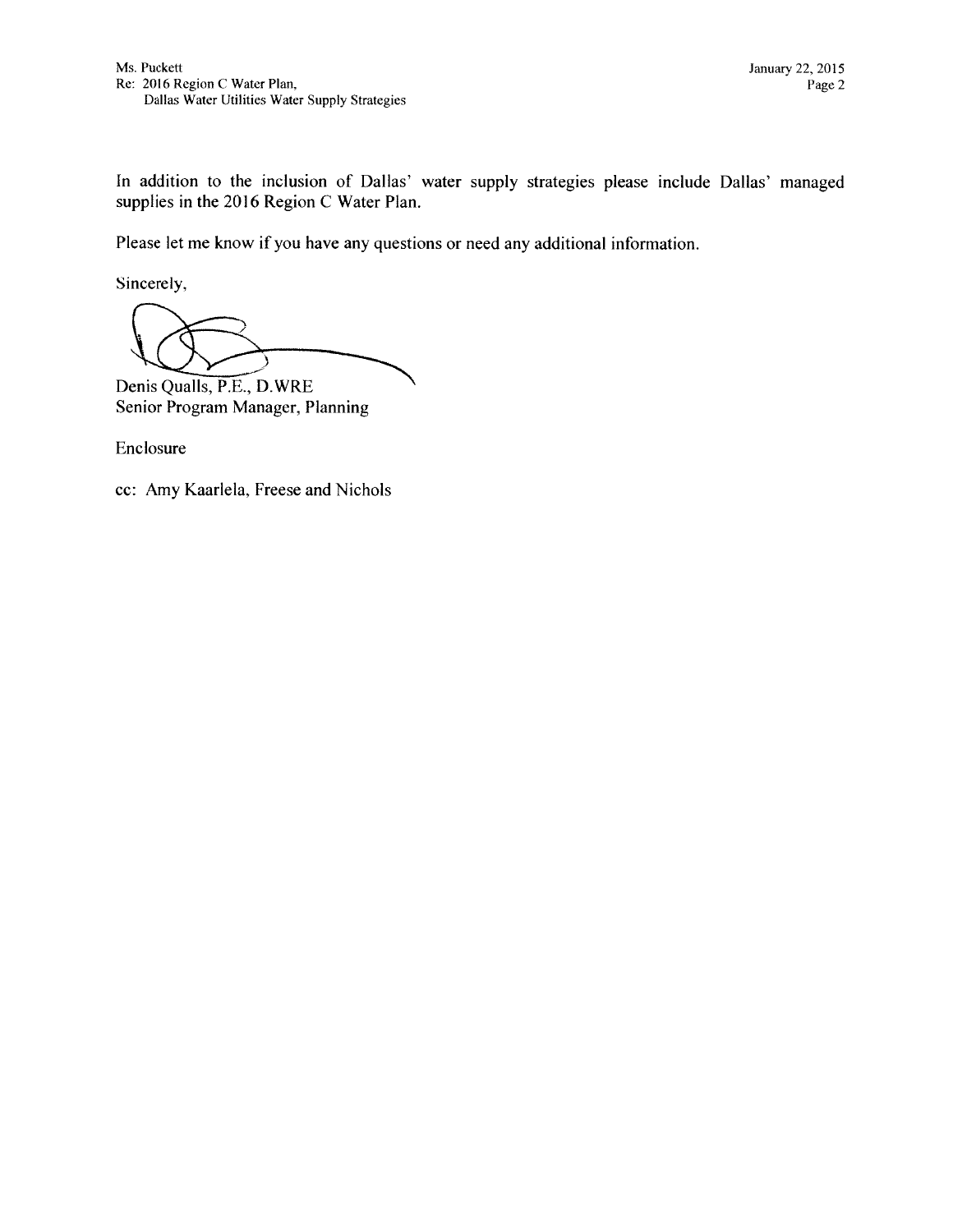WHEREAS, on September 26, 2012 the City Council authorized a contract with HDR Engineering, Inc. to prepare the City's Long Range Water Supply Plan (the Plan) to the year 2070 and beyond; and,

**WHEREAS, on April 10, 2013, the City Council approved the City's participation in the** Sulphur River Basin Wide Study and Neches River Basin Study; and,

**WHEREAS**, the Plan identified reductions in demands due to a decline in the rate of population growth and the reduction in the per capita water usage, due to substantial water savings from Dallas' water conservation programs as identified in Dallas' Water Conservation Five-Year Strategic Plan including time of day watering and maximum twice weekly outdoor watering; and,

**WHEREAS, the Plan identified a reduction in the currently connected water supply due** to sedimentation and the projected increase in evaporation due to increased temperatures associated with climate change over the 55 year planning horizon; and,

**WHEREAS, comparing the water demands with the currently connected water supply** by decade the City's projected water needs were identified and the City needs to obtain and connect additional water supply in order to meet the future needs of the citizens and customers of Dallas; and,

**WHEREAS,** to meet the projected water needs the Plan identified over 300 possible strategies and through a multi level screening process identified 41 Potential Strategies that were further analyzed and narrowed down to a list of 14 Preferred Strategies; and,

**WHEREAS,** seven of the top nine ranked Preferred Strategies were then selected as Recommended Strategies to meet Dallas' water needs to 2070 and beyond; and,

**WHEREAS, the Recommended Strategies are additional water conservation, indirect** reuse implementation (main stem pump station and main stem balancing reservoir). connection of the Integrated Pipeline Project to connect Lake Palestine (including the connection to the Bachman Water Treatment Plant) and additional water from the Neches River and Lake Columbia; and,

**WHEREAS,** the remaining seven of the 14 Preferred Strategies were identified as Alternate Strategies; and,

**WHEREAS,** the Alternate Strategies are direct reuse, Carrizo Wilcox groundwater, off-channel reservoir and Carrizo Wilcox groundwater from the Sabine River Basin, Red River off-channel reservoir, Sulphur River Basin water from Wright Patman and Marvin Nichols, Toledo Bend and Lake Texoma desalination; and,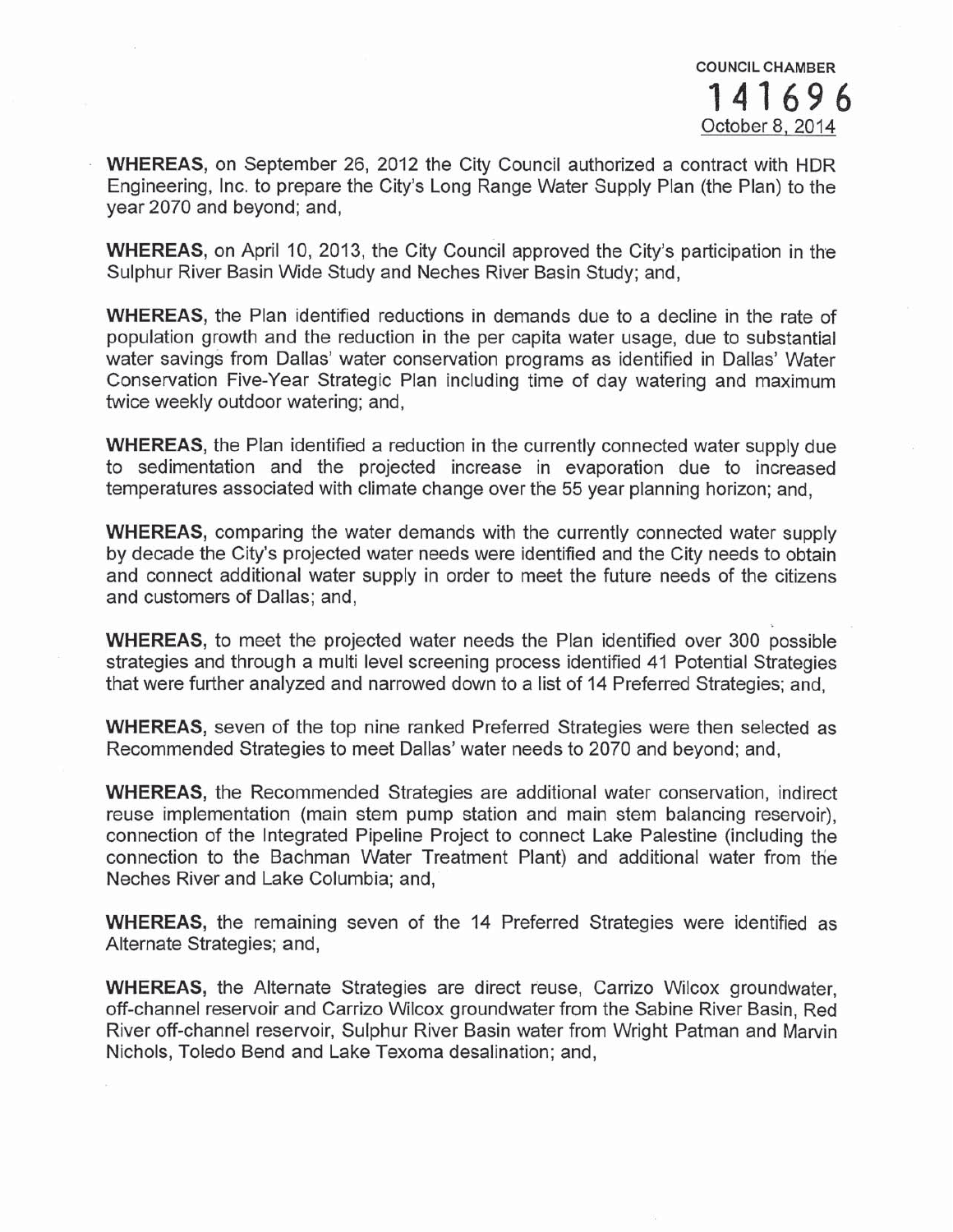

WHEREAS, the Plan identified infrastructure improvements needed as a result of growth, anticipated regulation changes and reliability, and water treatment plant modifications and expansions, distribution system enhancements and raw water transmission modifications and enhancements; and,

**WHEREAS**, the Recommended Strategies and Alternate Strategies are required to be submitted to the Region C Water Planning Group for inclusion into the 2016 Region C Water Plan and the 2017 State Water Plan prior to January 2015.

Now, Therefore,

### BE IT RESOLVED BY THE CITY COUNCIL OF THE CITY OF DALLAS:

Section 1. That the Recommended Strategies, Alternate Strategies and the Infrastructure Recommendations identified in the City of Dallas 2014 Long Range Water Supply Plan are hereby adopted as shown on Exhibit A.

Section 2. That the City Manager be directed to submit Exhibit A for the City of Dallas to the Region C Water Planning Group.

Section 3. That this resolution shall take effect immediately from and after its passage in accordance with the provisions of the Charter of Dallas, and it is accordingly so resolved.

| <b>APPROVED BY</b><br><b>CITY COUNCIL</b> |
|-------------------------------------------|
| OCT 08 2014                               |
| From G. Line                              |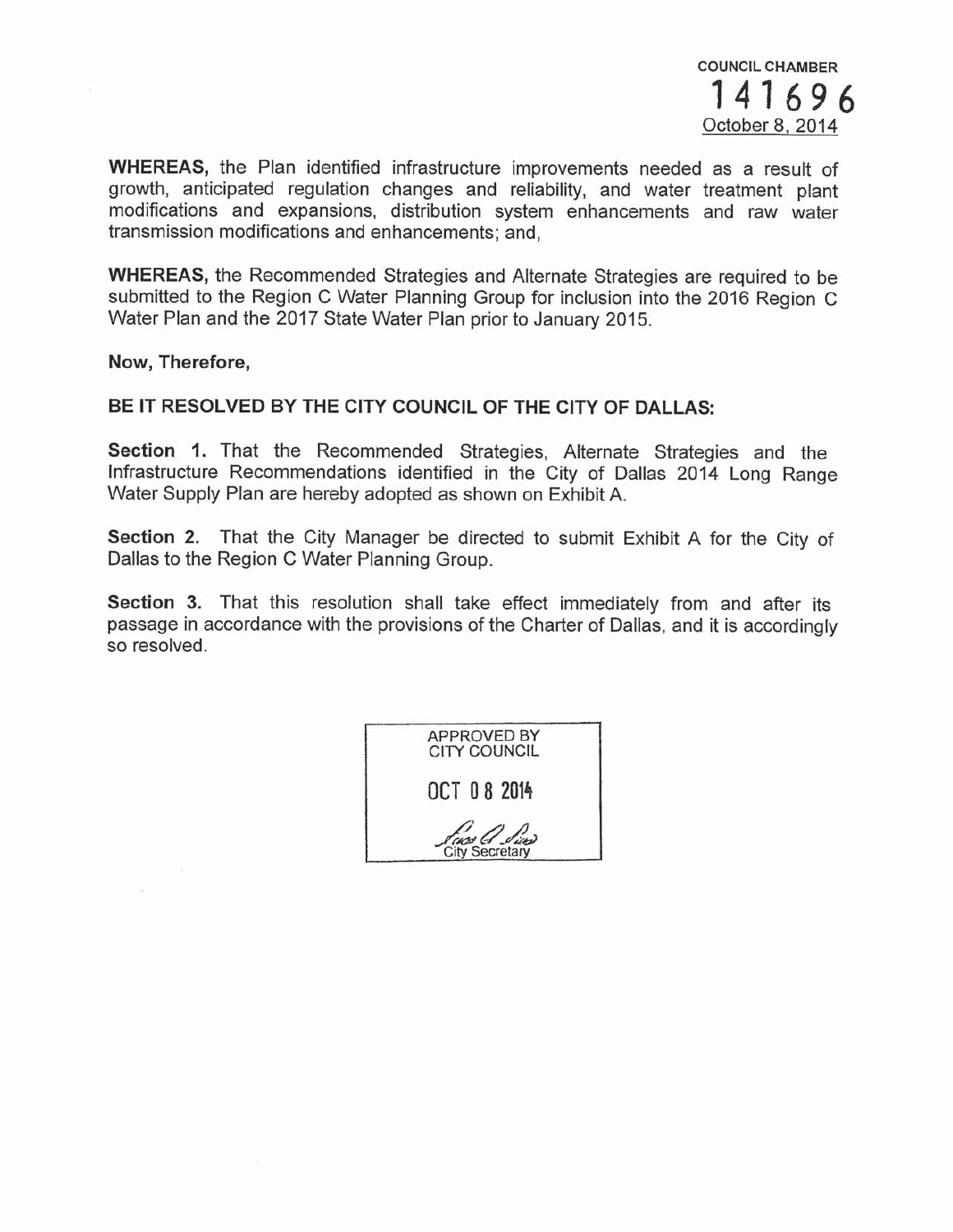## 141696

#### **Water Supply Strategies**

| Strategy                                                                           | Date | Supply (MGD) |
|------------------------------------------------------------------------------------|------|--------------|
| Conservation (savings)                                                             | 2020 | 11.0         |
|                                                                                    | 2030 | 25.0         |
|                                                                                    | 2040 | 37.0         |
|                                                                                    | 2050 | 43.0         |
|                                                                                    | 2060 | 45.0         |
|                                                                                    | 2070 | 47.0         |
| <b>Indirect Reuse Implementation</b>                                               |      |              |
| Main Stem Pump Station (NTMWD Swap Agreement)                                      | 2020 | 31.0         |
|                                                                                    |      |              |
| Main Stem Balancing Reservoir                                                      | 2050 | 75.0         |
|                                                                                    | 2060 | 91.0         |
|                                                                                    | 2070 | 102.0        |
| <b>Connect Existing Supplies</b>                                                   |      |              |
|                                                                                    |      |              |
| Lake Palestine (Integrated Pipeline Project)<br><b>IPL Connection to Palestine</b> | 2030 | 102.0        |
| IPL Connection to Bachman WTP                                                      |      |              |
|                                                                                    |      |              |
| Neches Run-of-River                                                                |      |              |
|                                                                                    | 2060 | 40.0         |

2070

50.0

**Alternative Supply Recommendations** Direct Reuse Alternative 1 Carrizo Wilcox Groundwater 2 Sabine Conjunctive Sys Ops (Off Channel Reservoir and Groundwater) Red River Off Channel Reservoir 1 Wright Patman (232.5)/Marvin Nichols (296.5) Toledo Bend to West System Lake Texoma Desalinization

Lake Columbia

Exhibit A